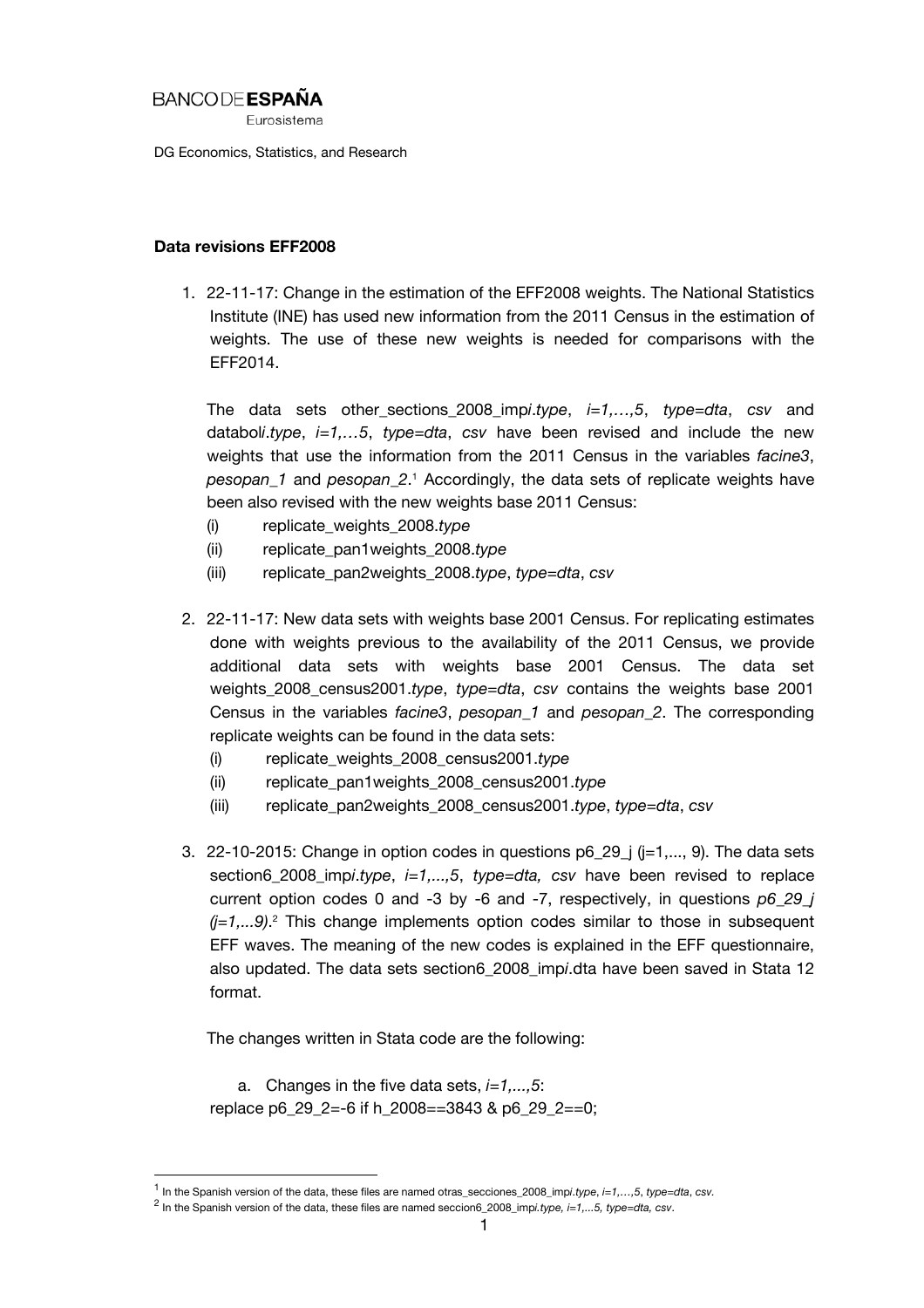replace p6\_29\_1=-7 if h\_2008==1056 & p6\_29\_1==-3; replace p6\_29\_1=-7 if h\_2008==1514 & p6\_29\_1==-3; replace p6\_29\_1=-7 if h\_2008==1967 & p6\_29\_1==-3; replace p6\_29\_1=-7 if h\_2008==2106 & p6\_29\_1==-3; replace p6\_29\_1=-7 if h\_2008==2400 & p6\_29\_1==-3; replace p6\_29\_1=-7 if h\_2008==2506 & p6\_29\_1==-3; replace p6\_29\_1=-7 if h\_2008==3622 & p6\_29\_1==-3; replace p6 29 1=-7 if h 2008==3747 & p6 29 1==-3; replace p6\_29\_1=-7 if h\_2008==3928 & p6\_29\_1==-3; replace p6\_29\_1=-7 if h\_2008==4298 & p6\_29\_1==-3; replace p6 29 1=-7 if h 2008==4392 & p6 29 1==-3; replace p6\_29\_1=-7 if h\_2008==4857 & p6\_29\_1==-3; replace p6\_29\_1=-7 if h\_2008==5281 & p6\_29\_1==-3; replace p6 29 1=-7 if h 2008==5648 & p6 29 1==-3; replace p6\_29\_1=-7 if h\_2008==6015 & p6\_29\_1==-3;

replace p6\_29\_2=-7 if h\_2008== 126 & p6\_29\_2==-3; replace p6\_29\_2=-7 if h\_2008== 729 & p6\_29\_2==-3; replace p6 29 2=-7 if h 2008== 946 & p6 29 2==-3; replace p6 29 2=-7 if h 2008==1247 & p6 29 2==-3; replace p6\_29\_2=-7 if h\_2008==1819 & p6\_29\_2==-3; replace p6\_29\_2=-7 if h\_2008==2678 & p6\_29\_2==-3; replace p6 29 2=-7 if h 2008==3357 & p6 29 2==-3; replace p6\_29\_2=-7 if h\_2008==3585 & p6\_29\_2==-3; replace p6\_29\_2=-7 if h\_2008==3622 & p6\_29\_2==-3; replace p6 29 2=-7 if h 2008==3919 & p6 29 2==-3; replace p6\_29\_2=-7 if h\_2008==4042 & p6\_29\_2==-3; replace p6\_29\_2=-7 if h\_2008==4153 & p6\_29\_2==-3; replace p6\_29\_2=-7 if h\_2008==5125 & p6\_29\_2==-3; replace p6\_29\_2=-7 if h\_2008==5824 & p6\_29\_2==-3; replace p6\_29\_2=-7 if h\_2008==5864 & p6\_29\_2==-3; replace p6\_29\_2=-7 if h\_2008==6024 & p6\_29\_2==-3;

replace p6\_29\_3=-7 if h\_2008==2505 & p6\_29\_3==-3; replace p6 29 3=-7 if h 2008==5648 & p6 29 3==-3;

b. Changes of imputed values in each data set: (1) First data set, *i=1*: replace p6\_29\_1=-7 if h\_2008==1580 & p6\_29\_1==-3; replace p6\_29\_1=-7 if h\_2008==3024 & p6\_29\_1==-3; replace p6\_29\_1=-7 if h\_2008==5810 & p6\_29\_1==-3;

replace p6 29 2=-7 if h 2008==4554 & p6 29 2==-3;

replace p6\_29\_3=-7 if h\_2008== 837 & p6\_29\_3==-3; replace p6 29 3=-7 if h 2008==5800 & p6 29 3==-3;

replace p6\_29\_4=-7 if h\_2008==3777 & p6\_29\_4==-3;